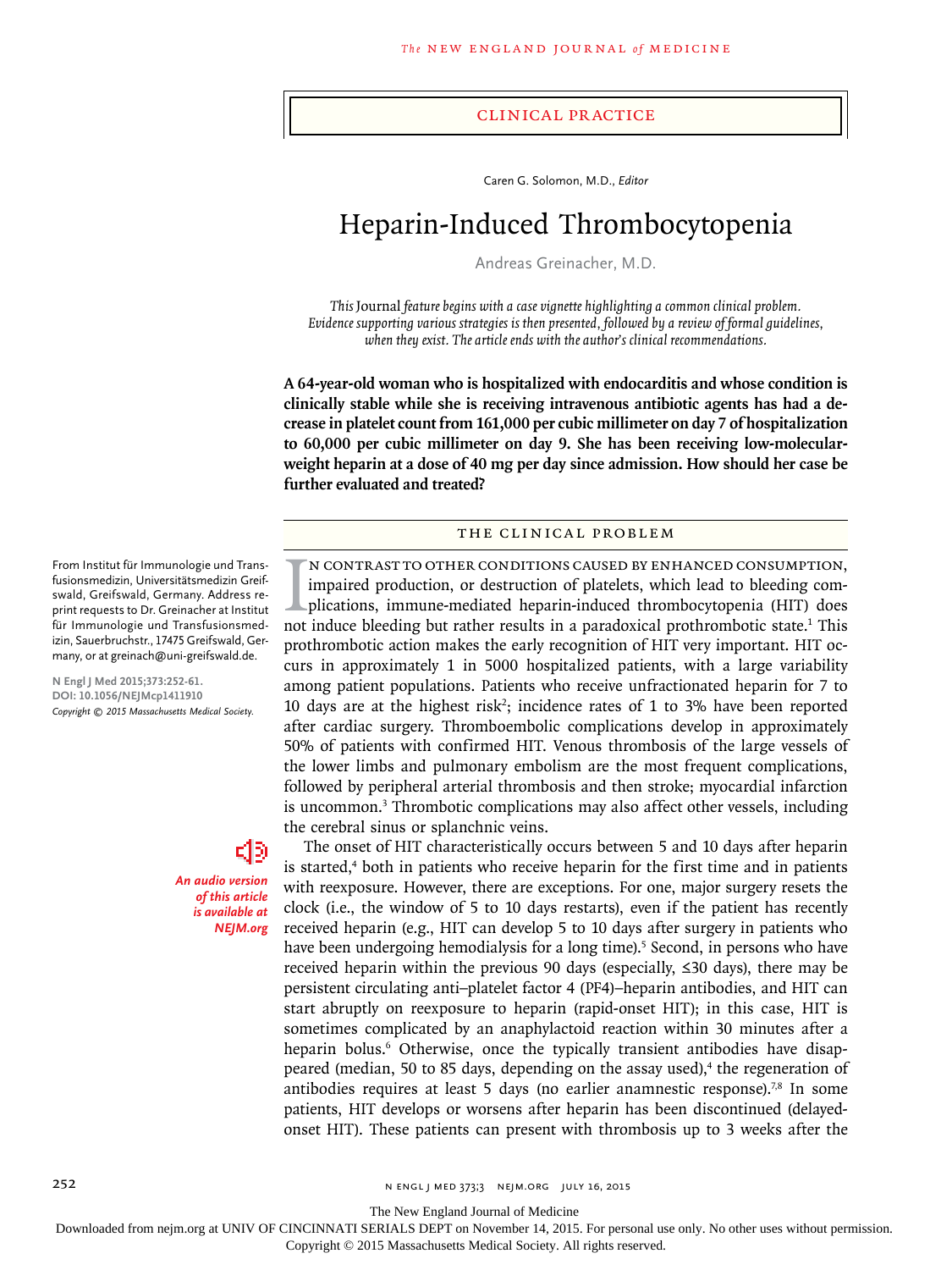#### **Key Clinical Points**

#### **Heparin-Induced Thrombocytopenia**

- Heparin-induced thrombocytopenia (HIT) is characterized by a decrease in the platelet count of more than 50% from the highest platelet count value after the start of heparin, an onset 5 to 10 days after the start of heparin, hypercoagulability, and the presence of heparin-dependent, platelet-activating IgG antibodies.
- Use of a scoring system that takes into account the timing and magnitude of the platelet count fall, new thrombosis, and the likelihood of other reasons for thrombocytopenia is helpful in assessing the pretest probability of HIT.
- Delayed-onset HIT develops after the cessation of heparin, and spontaneous or autoimmune HIT develops in the absence of heparin exposure.
- Platelet factor 4–heparin antibody tests should be ordered only if clinical features reasonably suggest HIT. These tests have a high negative predictive value but a low positive predictive value.
- Treatment of acute HIT requires the cessation of heparin and the initiation of therapeutic-dose anticoagulation with an alternative agent (argatroban, danaparoid, fondaparinux, or bivalirudin).
- Warfarin should be avoided in patients with acute HIT.

start of heparin exposure.<sup>9</sup> Note that in some cases, a single heparin bolus is sufficient to induce the syndrome, so the start of heparin is the only fixed time point.

A rare but often catastrophic form of HIT is spontaneous $10,11$  or autoimmune HIT, which develops in the absence of heparin exposure, most often after major surgery (especially knee replacement) or recent infection. In contrast to typical HIT, in which the platelet count increases within 2 to 5 days after the start of an alternative anticoagulant, autoimmune HIT may persist for weeks.<sup>10</sup>

## Pathogenesis

HIT is induced by IgG antibodies recognizing neoepitopes on the positively charged chemokine PF4 within PF4–polyanion complexes (Fig. 1). $12-14$  The resulting immune complexes cross-link Fcγ receptors on platelets (Fcγ RIIa)15 and monocytes (Fc $\gamma$  RI),<sup>16-18</sup> thus activating them. Further enhanced by the alteration of endothelial cells, $19$  the activation of platelets and monocytes increases thrombin generation. Increased thrombin, not thrombocytopenia, causes the clinical problems.

In addition to binding heparin, PF4 binds other polyanions, such as nucleic acids $20$  and lipopolysaccharides on bacteria.<sup>21</sup> This phenomenon may explain cases of spontaneous HIT after major surgery (causing DNA, RNA, or glycosaminoglycan release) or bacterial infection. An interesting concept<sup>22</sup> is that conformationally changed<sup>23</sup> PF4 in complex with nonheparin polyanions (e.g., on the bacterial surface) induces primary immunization. These PF4–polyanion complexes serve as a danger signal and result in the rapid generation of IgG antibodies, which facilitate opsonization and phagocytosis of PF4-coated bacteria, even against PF4-labeled pathogens that the immune system has not encountered before. This mechanism, however, results in HIT when it is misdirected<sup>22</sup> during heparin treatment as a secondary immune reaction toward platelets coated with PF4–heparin complexes, which results in early production (between day 5 and day 14) of high-titer IgG antibodies. Anti– PF4–heparin antibodies are produced by B cells (probably marginal-zone B cells), $24$  which can mediate a transient antibody response.

## Strategies and Evidence

#### **Risk of HIT**

The risk of HIT depends on the type of heparin and the patient population. The incidence is up to 10 times as high among patients receiving unfractionated heparin as it is among those receiving low-molecular-weight heparin,<sup>25</sup> and HIT occurs more frequently among patients who have had major surgery than among those who have had minor surgery<sup>26</sup> or are receiving medical therapy.27 HIT is rare in obstetrical patients, although in contexts other than pregnancy, women are at slightly higher risk than men.<sup>27</sup>

## **Diagnosis**

The diagnosis of HIT is based on a decrease in the platelet count of more than 50% or throm-

The New England Journal of Medicine

Downloaded from nejm.org at UNIV OF CINCINNATI SERIALS DEPT on November 14, 2015. For personal use only. No other uses without permission.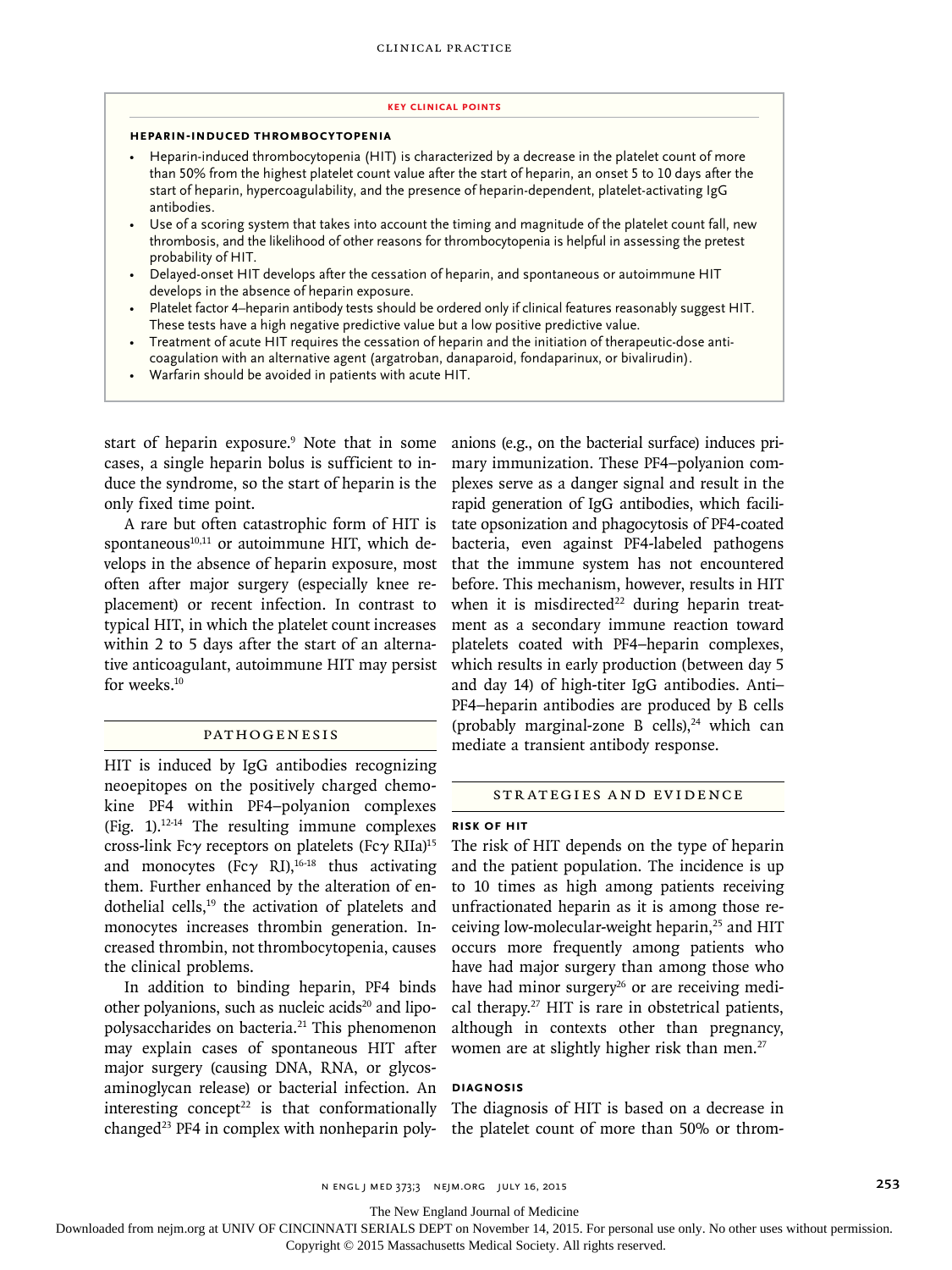#### **The NEW ENGLAND JOURNAL of MEDICINE**



The adverse drug effect known as heparin-induced thrombocytopenia (HIT) shows many similarities to a bacterial host defense mechanism. Platelet factor 4 (PF4) that is released from platelet  $\alpha$ -granules binds to polyanions such as heparin or polyanions on the surface of bacteria and undergoes a conformational change. This results in immunogenic PF4–polyanion (heparin) or PF4–polyanion (bacteria) complexes. After activation, B lymphocytes (probably marginal-zone B cells) generate anti–PF4–polyanion IgG. These antibodies can bind to different PF4-coated bacteria and opsonize them. However, these antibodies also bind to PF4–heparin complexes, forming immunocomplexes. The Fc parts of the IgG bind to platelet Fcγ RIIa receptors, resulting in Fcγreceptor clustering and consequent strong platelet activation and aggregation. This intravascular platelet consumption causes a decrease in the platelet count and the production of platelet-derived microparticles that accelerate thrombin generation. In addition, HIT antibodies activate monocytes (by means of the Fcγ RI) and (directly or indirectly) endothelial cells, inducing additional tissuefactor expression. The resulting increase in thrombin generation leads to an increased risk of thrombosis among patients with HIT, providing a rationale for treatment that reduces thrombin generation.

254 **n engl j med 373;3** n engl j med 373;3 nejm.org July 16, 2015

The New England Journal of Medicine

Downloaded from nejm.org at UNIV OF CINCINNATI SERIALS DEPT on November 14, 2015. For personal use only. No other uses without permission.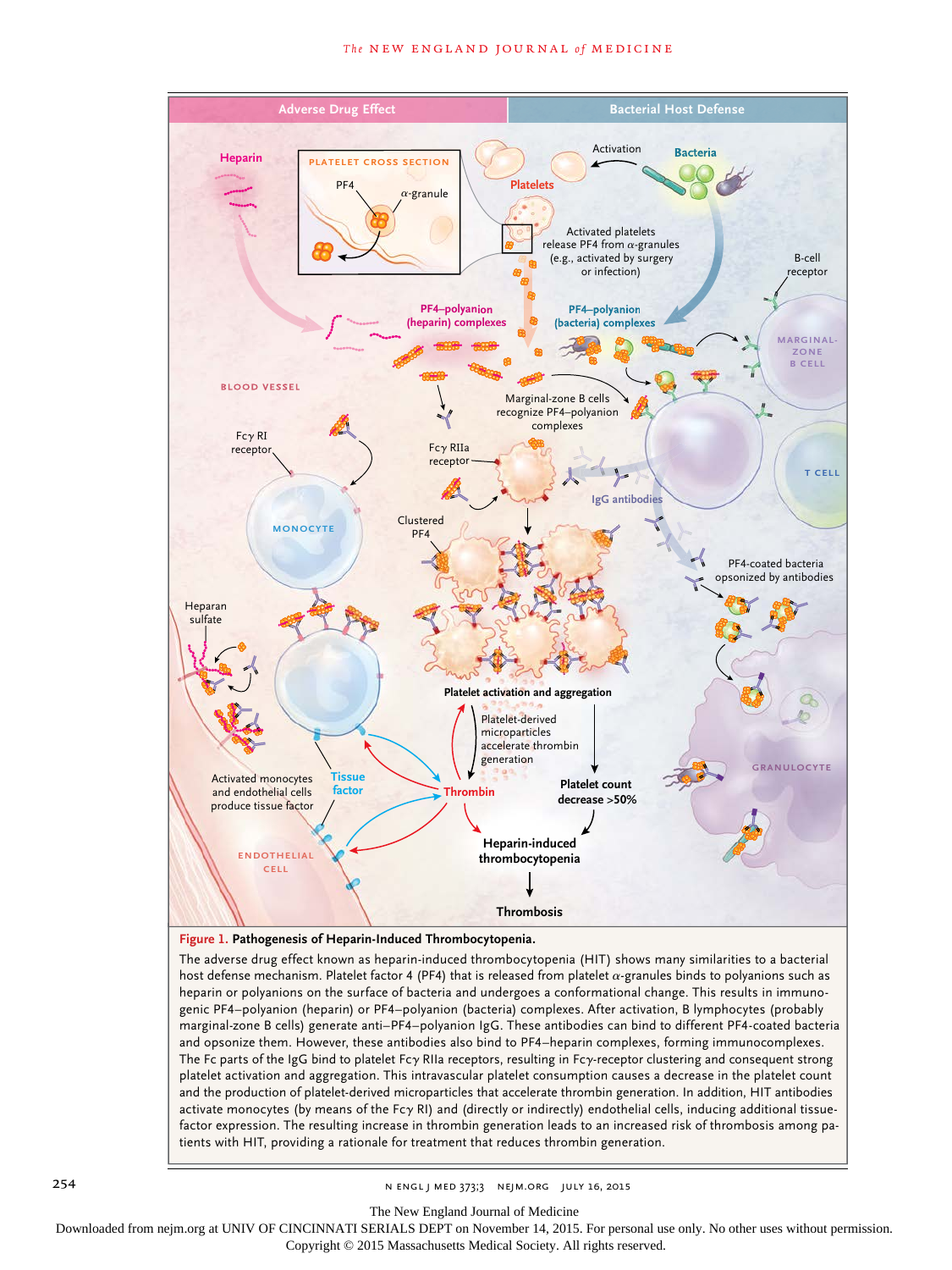bosis beginning 5 to 10 days after the start of heparin, in association with the appearance of platelet-activating HIT antibodies, as shown by means of a functional assay or inferred by means of a strong positive immunoassay. The fall in platelet count in HIT occurs rapidly (over a period of 1 to 3 days) and is assessed relative to the highest platelet count after the start of heparin. The typical nadir is 40,000 to 80,000 platelets per cubic millimeter, but the count may remain in the normal range (e.g., a decline from 500,000 to 200,000 per cubic millimeter). In less than 10% of patients, the decrease in platelet count is less pronounced (30 to 50% of the highest preceding value). Rarely, the platelet count may fall below 20,000 per cubic millimeter, especially when HIT is associated with other causes of thrombocytopenia, such as consumptive coagulopathy.<sup>1</sup>

Although monitoring of platelet counts facilitates the recognition of HIT, it is difficult to justify in many patients, especially outpatients. Monitoring should be considered when the risk of HIT is relatively high (>1%), such as among patients who have undergone cardiac surgery and those receiving unfractionated heparin after major surgery<sup>28</sup> (other than heparin received for intraoperative flushes or catheter-related flushes). After major surgery, patients typically have a reactive platelet count increase that exceeds the baseline value (i.e., the value before the receipt of heparin) after the first postoperative week. Given the typical time window of  $HIT<sub>1</sub><sup>4</sup>$  platelet count monitoring on days 5, 7, and 9 allows for the early recognition of HIT in the majority of patients.29 Even if HIT manifests thereafter, the platelet count on day 9 is close to the peak postsurgery platelet count. Monitoring platelet counts on these days facilitates later recognition of a fall in the platelet count of more than 50%, which can be missed when only the lower presurgery baseline value is considered. Even with platelet count monitoring, however, the first thrombotic complication may not be preventable, because in approximately 20% of patients it occurs shortly before, or concomitant with, the platelet count decrease (Fig. 2).30

Scoring systems can be helpful in estimating the probability of HIT.<sup>31,32</sup> A widely used scoring system is the 4T score, $31$  which evaluates four indicators: the relative platelet count fall, the timing of the onset of the platelet count fall, the presence or absence of thrombosis, and the like-



**Figure 2. Timing of HIT and Rationale for Platelet Count Monitoring at Various Time Points.**

Guidelines from the American College of Chest Physicians (ACCP)<sup>28</sup> recommend platelet count monitoring in patients with a risk of HIT that is higher than 1% (e.g., patients undergoing cardiac surgery, those receiving unfractionated heparin at either a prophylactic or therapeutic dose, and those with cancer). The shaded curve shows the median (black line)  $\pm 2$  SD of the platelet count in 452 patients who underwent trauma surgery.<sup>26</sup> After major surgery, the platelet count (black line) reaches its nadir between day 2 and day 4, followed by a reactive increase that exceeds the baseline value. Because HIT typically manifests between day 5 and day 10, platelet count monitoring before day 1 and on days 5, 7, and 9 (purple arrows) is appropriate to identify the majority of patients with HIT. Comparing the platelet count at the onset of a HIT-related new thrombosis with the presurgery baseline platelet count will often not reveal the 50% decrease without documented preceding platelet counts. This situation is exemplified by an individual patient's platelet count course (blue line). At the time that HIT-related thrombosis became evident, comparison of the actual platelet count (lower dashed line) with the presurgery platelet count (upper dashed line) shows only a 30% decrease (right red arrow), whereas comparison with the platelet count peak at days 6 and 7 shows the fall in the platelet count of more than 50% (left red arrow), which is indicative of HIT. Patients who are receiving medical therapy do not have this reactive increase in the platelet count, and it is sufficient to compare the platelet count at the time of clinical suspicion of HIT with the baseline platelet count (before the administration of heparin). Letter Counter the Meridian States and the product of the particle in the particle of the particle in the particle in the particle in the state of Heparin in the Points.<br>
The Points. Cuidelines from the American College of

lihood of another cause, with scores on the individual components ranging from 0 to 2 and higher scores indicating a higher likelihood of HIT. A total score of less than 4 points has a very high negative predictive value (97 to 99%) (Table 1), $31,33$  whereas the positive predictive value is low (10 to 20% for an intermediate score [4 or 5 points] and 40 to 80% for a high score [6

n engl j med 373;3 nejm.org July 16, 2015 255

The New England Journal of Medicine

Downloaded from nejm.org at UNIV OF CINCINNATI SERIALS DEPT on November 14, 2015. For personal use only. No other uses without permission.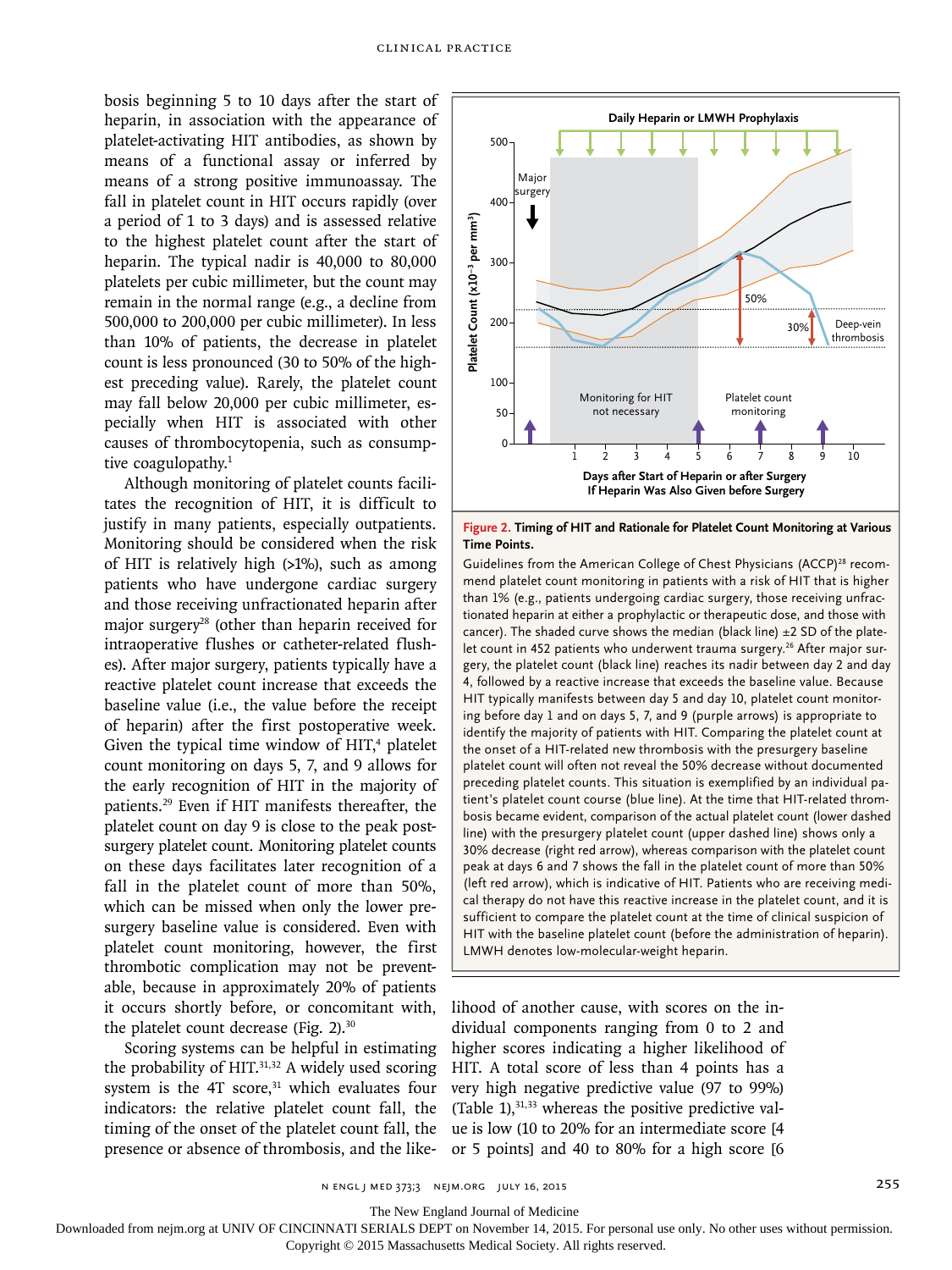| *.Table 1.4T Scoring System for Evaluating the Pretest Probability of Heparin-Induced Thrombocytopenia                              |                                                                         |                                                                         |                                                                        |
|-------------------------------------------------------------------------------------------------------------------------------------|-------------------------------------------------------------------------|-------------------------------------------------------------------------|------------------------------------------------------------------------|
| Variable                                                                                                                            | <b>Score</b>                                                            |                                                                         |                                                                        |
|                                                                                                                                     | 2                                                                       |                                                                         | 0                                                                      |
| Acute thrombocytopenia                                                                                                              | Platelet count decrease<br>of >50% and nadir<br>≥20,000/mm <sup>3</sup> | Platelet count decrease<br>of 30-50% or nadir<br>$10,000 - 19,000/mm^3$ | Platelet count decrease<br>of <30% or nadir<br>≤10,000/mm <sup>3</sup> |
| Timing of onset                                                                                                                     | Day 5-10, or day 1 if recent<br>heparin exposure                        | >Day 10 or unclear exposure                                             | $\leq$ Day 4 with no recent<br>heparin exposure                        |
| Thrombosis                                                                                                                          | New thrombosis or anaphy-<br>lactoid reaction after<br>heparin bolus    | Progressive or recurrent<br>thrombosis                                  | None                                                                   |
| Other cause of thrombo-<br>cytopenia                                                                                                | None                                                                    | Possible                                                                | Definite                                                               |
|                                                                                                                                     |                                                                         |                                                                         |                                                                        |
| <b>Total score</b>                                                                                                                  | 6-8, indicating high score                                              | 4 or 5, indicating intermediate<br>score                                | 0–3, indicating low score                                              |
| * Adapted from Lo et al <sup>31</sup> A low 4T score (0 to 3 points) has a high negative predictive value. The day that henarin was |                                                                         |                                                                         |                                                                        |

\* Adapted from Lo et al.31 A low 4T score (0 to 3 points) has a high negative predictive value. The day that heparin was started is considered as day 0. The onset of heparin-induced thrombocytopenia (HIT) is defined as the day that the platelet count begins to decrease. Patients in whom the score is difficult to apply, owing to missing platelet count values or coexisting conditions causing thrombocytopenia, and those with an intermediate or high score require further evaluation. This score can be included on ordering forms for HIT laboratory testing (e.g., www2.medizin.uni-greifswald.de/transfus/ fileadmin/user\_upload/doku\_thrombo\_gerinnung/platelet\_lab\_request\_form.pdf).

to 8 points]). $32$  A falsely low score may result from missing platelet count values or coexisting conditions that may also underlie thrombocytopenia. For patients with missing values or coexisting conditions and for those whose score is intermediate or high, laboratory tests are needed to rule out HIT.

## **Additional Laboratory Testing**

Anti–PF4–heparin enzyme immunoassays have an excellent negative predictive value (98 to  $99\%$ <sup>34</sup> but a low positive predictive value, owing to the detection of clinically insignificant anti– PF4–heparin antibodies. In systematic serosurveillance studies, clinically evident HIT developed in only a minority (2 to 15%) of heparin-treated patients who had anti–PF4– heparin antibodies detected by means of enzyme immunoassay.35,36 In patients with thrombocytopenia who have a negative test, repeat testing is generally not indicated in the absence of a new decrease in the platelet count or a thrombotic event. Anti–PF4–heparin antibodies are always present before the platelet count begins to decline,37 and seroconversion after an initially negative test for anti–PF4–heparin antibodies nearly always detects coincidental, clinically irrelevant antibodies. Overdiagnosis and associated overtreatment of HIT are probably more common than underrecognition, given the high frequency of thrombocytopenia among early postoperative and critically ill patients and the low specificity of the assays.

Several strategies can be used to increase the specificity of PF4–heparin enzyme immunoassays. One strategy is the restriction of the assay to IgG antibodies, because only IgG activates platelets and monocytes by means of Fcγ receptors, yet some commercial assays detect combined IgG, IgA, and IgM. Also, the magnitude of anti–PF4–heparin reactivity on enzyme immunoassay should be considered, because greater reactivity correlates with a greater likelihood of HIT; an optical density of less than 1.0 on enzyme immunoassay is rarely associated with clinically relevant anti–PF4–heparin antibodies.38 However, optical-density values are arbitrary units and may vary among laboratories.<sup>39</sup> Inhibition of the enzyme immunoassay by high concentrations of heparin also increases specificity, but the most relevant, very strongly reacting antibodies may not be inhibited.34

Diagnostic accuracy for HIT is improved with the use of both an anti–PF4–heparin enzyme immunoassay and a functional test (e.g., a platelet-activation assay). In particular, platelet-

The New England Journal of Medicine

Downloaded from nejm.org at UNIV OF CINCINNATI SERIALS DEPT on November 14, 2015. For personal use only. No other uses without permission.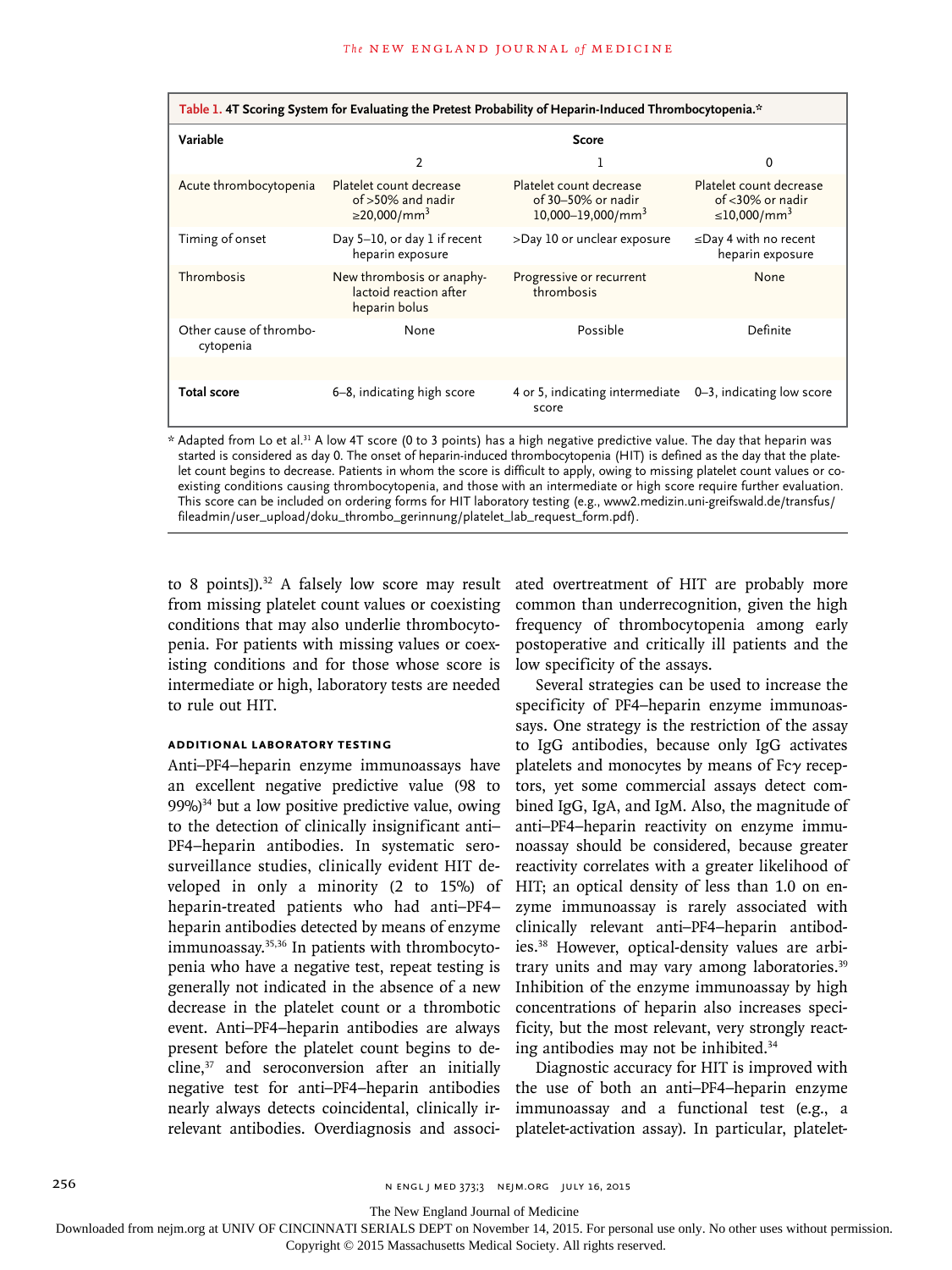activation assays with the use of washed platelets<sup>34</sup> (e.g., serotonin-release assay and heparininduced platelet-activation test, both with the use of high heparin inhibition) are much more specific than enzyme immunoassays for clinically relevant antibodies and also detect the rare antibodies with other specificities.<sup>34</sup> A negative functional assay essentially rules out HIT. These assays are restricted to specialized laboratories and are usually applied as second-line tests in the diagnostic workup of HIT.

HIT assays should not be used to screen asymptomatic patients and should be interpreted only in the context of the pretest probability of HIT.33,34 A low or intermediate 4T score together with a negative antigen test rules out HIT, whereas an intermediate or high score together with a positive functional assay makes HIT very likely (Fig. 3).

In a subgroup of patients, anti–PF4–heparin antibodies show very high optical densities (>2.0) and strongly activate platelets even in the absence of heparin. First recognized in delayedonset HIT,<sup>9</sup> these autoreactive antibodies mediate spontaneous HIT. They may also be transiently present during the first 5 to 7 days in typical HIT, without affecting treatment.<sup>40,41</sup>

In patients with strongly suspected or confirmed HIT, duplex ultrasonography can rule out subclinical deep-vein thrombosis, which may affect the duration of treatment.<sup>1</sup> In patients with HIT who have abdominal pain or hypotension, bilateral adrenal hemorrhage associated with adrenal-vein thrombosis should be considered; severe headache should prompt the consideration of cavernous sinus thrombosis.

## **Treatment**

Key interventions in patients with highly suspected or confirmed acute HIT are the prompt cessation of heparin (if still being administered) and the initiation of an alternative anticoagulant at a therapeutic dose. Prophylactic-dose anticoagulation is insufficient<sup>42</sup> to compensate for massive thrombin generation, even if the patient has no apparent thrombosis. Vitamin K antagonists (e.g., warfarin and phenprocoumon) should not be given until HIT has abated (e.g., the platelet count has increased to >150,000 per cubic millimeter at a stable plateau for 2 consecutive days), because they increase the risk of venous limb gangrene and limb loss by decreasing the level of protein C. When vitamin K antagonists are initiated, overlap with an alternative anticoagulant is needed.<sup>29</sup>

Two drugs are approved for the treatment of HIT — the direct thrombin inhibitor argatroban (in the United States, Canada, the European Union, and Australia) and the antithrombin-dependent factor Xa inhibitor danaparoid (in Canada, the European Union, and Australia).<sup>29</sup> An analysis of prospective cohorts showed a reduced risk of the composite outcome of new thrombosis, death due to thrombosis, or amputation related to thrombosis in patients treated with argatroban, as compared with historical controls (hazard ratio for the composite outcome among patients with HIT without thrombosis, 0.33; 95% confidence interval [CI], 0.20 to 0.54; hazard ratio for the composite outcome among patients with HIT with thrombosis, 0.30; 95% CI, 0.25 to 0.62). $43$  An analysis of outcomes with danaparoid<sup>29</sup> that was provided on a compassionate-use basis showed a rate of treatment success (platelet count recovery without new thrombosis and absence of major adverse events requiring drug cessation) that was higher than 90%.44 In a small, open-label, randomized trial comparing danaparoid with dextran 70 for the treatment of HIT with thrombosis, the rates of recovery from thromboembolism were significantly higher with danaparoid.<sup>45</sup> Fondaparinux and bivalirudin are also used in this context, although they have not been approved by the Food and Drug Administration for this indication. Case series have shown good outcomes in patients with HIT treated with fondaparinux<sup>29,46</sup> or bivalirudin.28,47

Argatroban is frequently used in critically ill patients. It has a relatively short half-life, which is independent of renal function, but it requires intravenous administration. Because argatroban affects the international normalized ratio, the transition to warfarin has to follow a special protocol.28 An underrecognized issue is that the activated partial-thromboplastin time may be falsely high when argatroban is given to patients who have additional coagulopathies (e.g., consumptive coagulopathy or impaired liver function) or to patients who have received pretreatment with warfarin. This situation may lead to underdosing of argatroban, with the risk of progressive microvascular thrombosis and ischemic limb loss. This limitation may be overcome

n engl j med 373;3 nejm.org July 16, 2015 257

The New England Journal of Medicine

Downloaded from nejm.org at UNIV OF CINCINNATI SERIALS DEPT on November 14, 2015. For personal use only. No other uses without permission.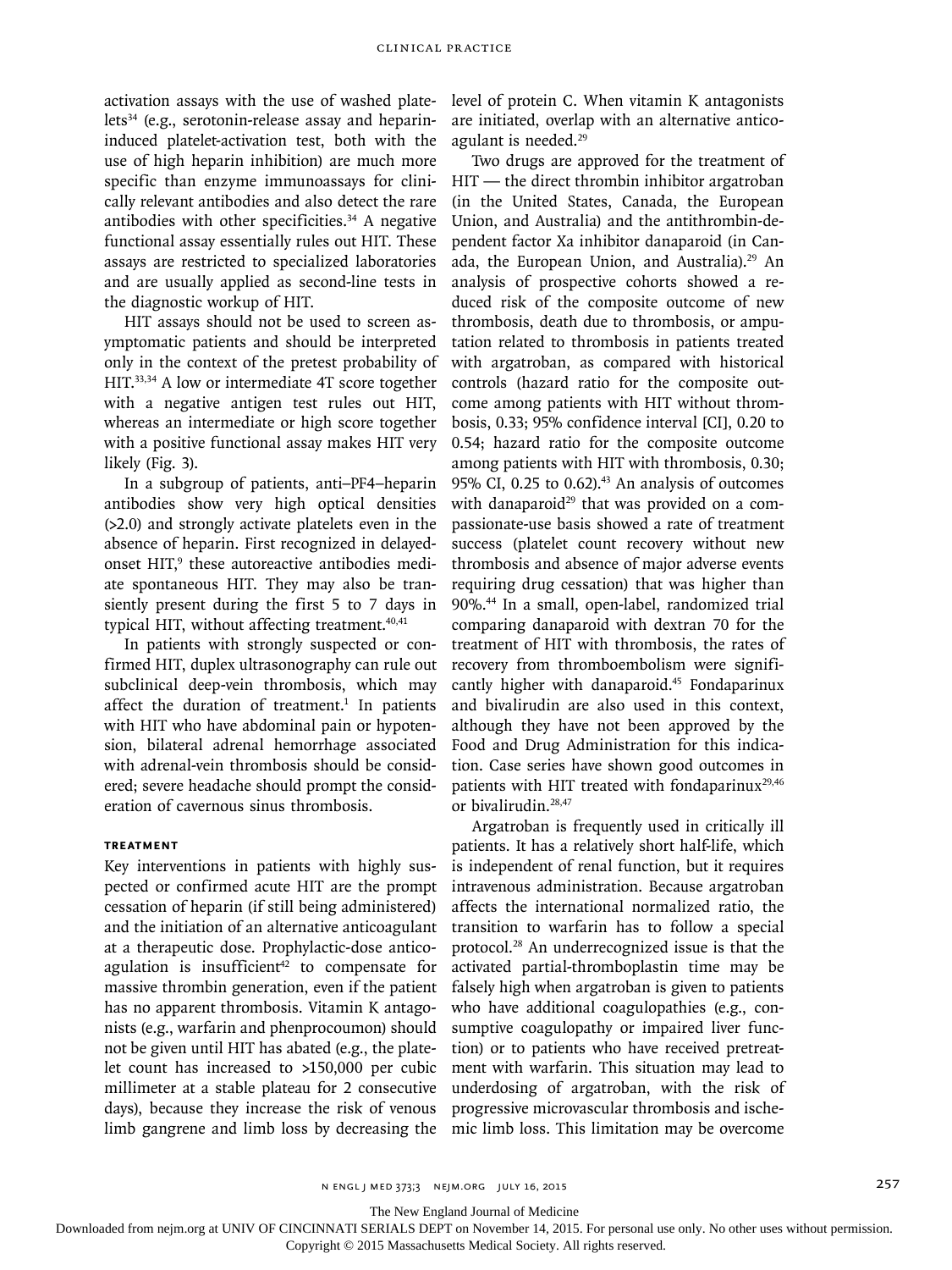#### **The NEW ENGLAND JOURNAL of MEDICINE**



## **Figure 3. Diagnosis of HIT.**

The flowchart provides a guide to decision making regarding a patient who is suspected to have HIT. Antigen assays for PF4–heparin antibodies are widely available, whereas functional assays with the use of washed platelets, such as the serotonin-release assay (SRA) or the heparin-induced platelet-activation (HIPA) test, are restricted to specialized laboratories. In centers where a functional assay is unavailable or cannot be obtained promptly, other options include the use of high reactivity of the antigen test (e.g., optical density [OD], >1.0) as a surrogate marker for clinically relevant antibodies or incorporating the 4T score in interpretation (dashed lines), although the overdiagnosis of HIT remains possible. The 4T scoring system evaluates four indicators (the relative platelet count fall, the timing of the onset of the platelet count fall, the presence or absence of thrombosis, and the likelihood of another cause), with scores on the individual components ranging from 0 to 2 and higher scores indicating a greater likelihood of HIT. In the case of a high 4T score and a negative result on the PF4–heparin IgG antibody immunoassay, consider that laboratory error may be a cause of a false negative result. Even if short-term treatment decisions are made without confirmation of the presence of platelet-activating, heparin-dependent antibodies, efforts should be made to rule out or confirm the presence of these antibodies to guide the future treatment of the patient.

258 **1.2.258** n engl j med 373;3 nejm.org July 16, 2015

The New England Journal of Medicine

Downloaded from nejm.org at UNIV OF CINCINNATI SERIALS DEPT on November 14, 2015. For personal use only. No other uses without permission.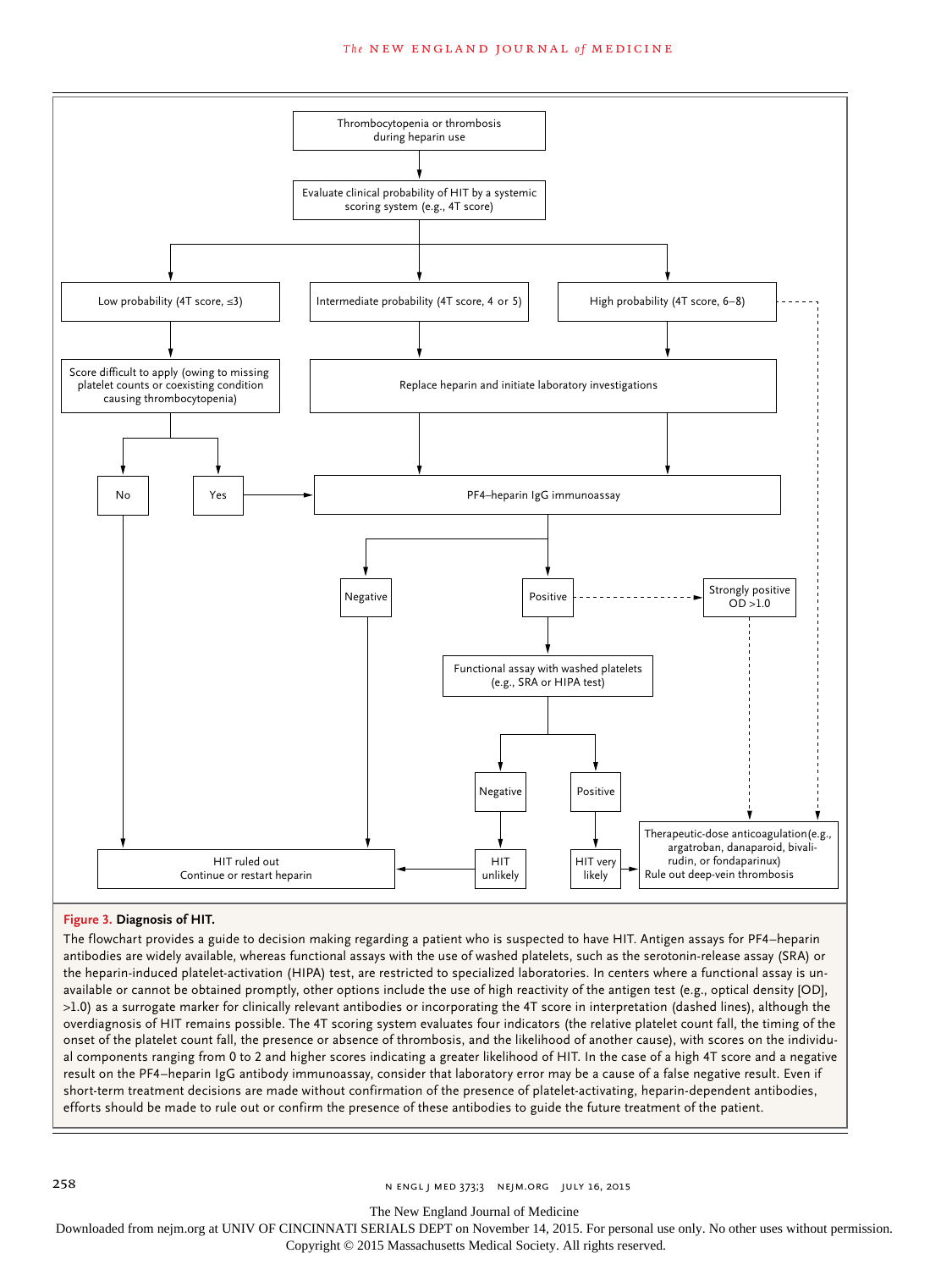by the use of an ecarin-based clotting assay (which has limited availability) or the plasmadiluted thrombin time assay (for which an inhouse standard for argatroban is required).

Danaparoid can be administered intravenously or subcutaneously, whereas fondaparinux is given only subcutaneously. These two drugs can be reliably monitored by anti–factor Xa assays, but they have long half-lives and in patients with renal insufficiency, a dose adjustment will be necessary. Subcutaneous injection makes these drugs easier than argatroban to use outside the intensive care unit. In addition, danaparoid interferes with the immune mechanism of HIT by disrupting PF4–heparin complexes.48 Exacerbations of HIT have been reported infrequently with the use of either danaparoid or fondaparinux. Although most cases of exacerbations are attributable to autoimmune HIT antibodies and are independent of these drugs, a small percentage of patients have true in vivo and in vitro crossreactivity. If manifestations of HIT worsen despite sufficient levels of anti–factor Xa activity in patients taking danaparoid or fondaparinux, treatment should be switched (e.g., to argatroban).

Prophylactic platelet transfusions should be avoided in patients with HIT. The risk of bleeding is very low, and such transfusions can increase the risk of thrombosis.49

## Areas of Uncertainty

Whereas in vitro data suggest that dabigatran, rivaroxaban, and apixaban might also be used to treat patients with HIT,<sup>50</sup> more data are needed before these drugs can be recommended in the context of acute HIT. A concern is whether trough levels are sufficient to prevent thrombin generation by strongly reactive anti–PF4–heparin antibodies.

Patients who have HIT with thrombosis require therapeutic-dose anticoagulation for at least 3 months. However, in patients who have HIT without thrombosis, the duration of therapeuticdose anticoagulation after the platelet count has reached a stable plateau (ideally >150,000 per cubic millimeter)<sup>28</sup> is unresolved.

High-dose intravenous immune globulin G (e.g., at a dose of 2 g per kilogram of body weight over a 2-day period) interferes with HIT by blocking platelet Fcγ receptors. Limited data suggest that this drug may be an option (along with anticoagulation) in patients at high risk for thrombosis and bleeding (e.g., those who are pregnant or have sinus-vein thrombosis complicating HIT) or in patients who have autoimmune HIT.<sup>51</sup>

PF4 forms complexes with negatively charged nucleic acids and aptamers,<sup>20</sup> which cross-react with anti–PF4–heparin antibodies. Aptamers and other nucleic acid–based drugs are entering clinical application, and it is unclear whether they can induce HIT.

In patients with a history of HIT who require cardiac surgery, postponing surgery until platelet-activating anti–PF4–heparin antibodies disappear and then using heparin intraoperatively is a safe approach.8,28,52 Another option in urgent situations is the removal of platelet-activating anti–PF4–heparin antibodies by plasmapheresis, as described in anecdotal reports.53 Otherwise, bivalirudin is a compatible anticoagulant for cardiac surgery if platelet-activating anti–PF4– heparin antibodies are present. However, its use requires special approaches to avoiding stagnation of blood (which results in degradation of bivalirudin).<sup>28</sup>

## Guidelines

The guidelines of the American College of Chest Physicians (ACCP)<sup>28</sup> and national European guidelines54-56 address HIT. In the absence of data from randomized trials, most recommendations are supported by low-grade evidence. All these guidelines recommend the use of a scoring system to determine the probability of HIT before testing is performed and note the need for therapeutic-dose anticoagulation in cases of acute HIT. Guidelines differ with each other regarding specific recommendations about which patients should undergo routine platelet count monitoring and the frequency of monitoring. The ACCP guidelines recommend assessing patients at high risk (>1%) for HIT every 2 to 3 days between day 4 and day 14.28

## Conclusions a nd Recommendations

The patient described in the vignette had a marked decrease in the platelet count after several days of therapy with low-molecular-weight heparin, which raises concern about HIT. Calculation of the 4T score is recommended to determine

The New England Journal of Medicine

Downloaded from nejm.org at UNIV OF CINCINNATI SERIALS DEPT on November 14, 2015. For personal use only. No other uses without permission.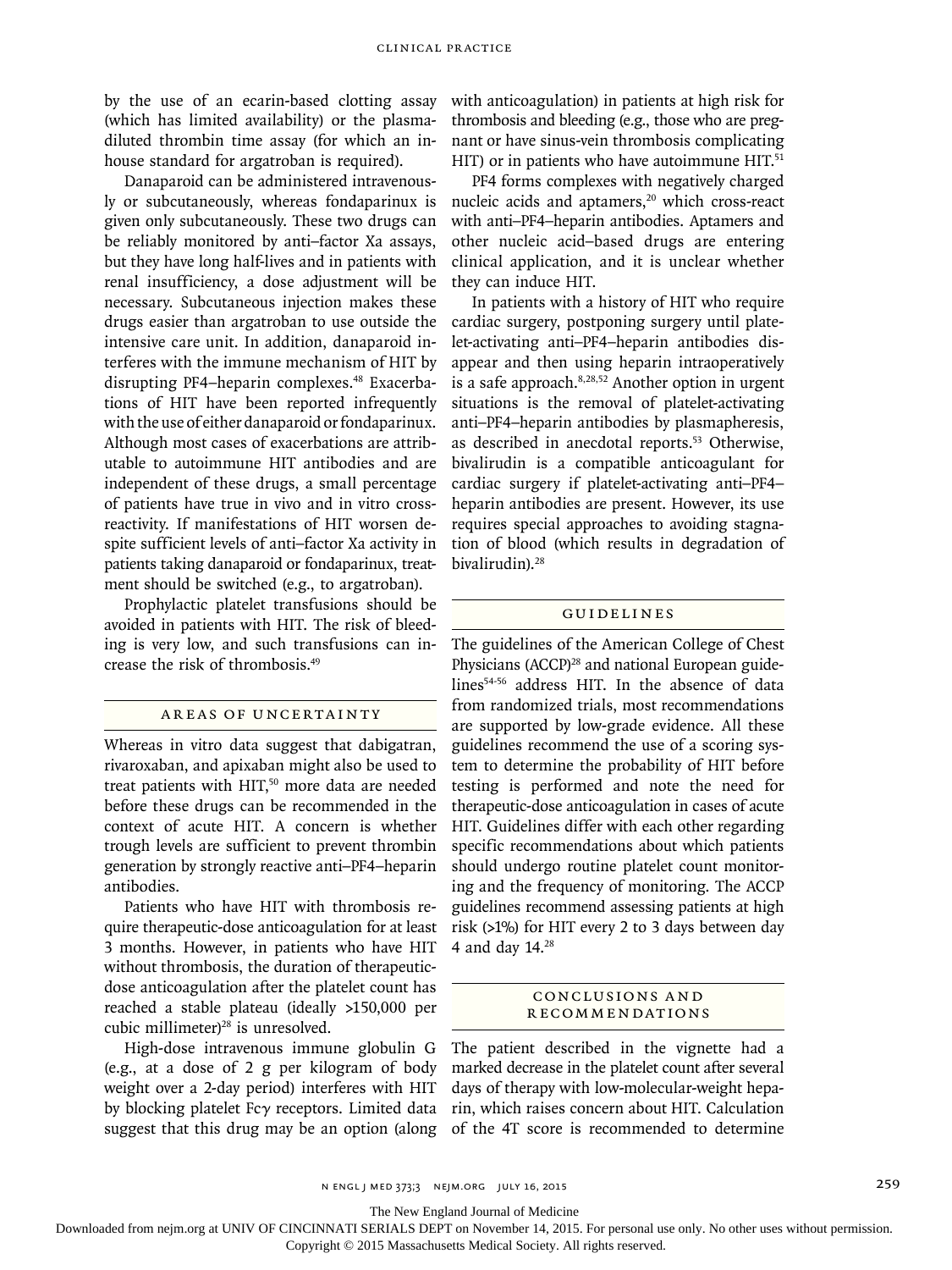her risk of HIT. Her score of 5 points (decrease in platelet count, 2; timing, 2; thrombosis, 0; and likelihood of other reasons, 1, since her endocarditis is stable and the platelet count is too high for antibiotic-induced immune thrombocytopenia) places her at intermediate risk. Although routine screening for PF4–heparin antibodies is strongly discouraged, patients at intermediate or high risk should undergo this testing. A positive anti–PF4– heparin IgG enzyme immunoassay is necessary for the diagnosis of HIT but is nonspecific. A strongly positive test (optical density, >1.5) or positive platelet-activation assay would strongly support the diagnosis of HIT. Treatment involves the prompt cessation of heparin and the initiation

of an alternative anticoagulant (argatroban or danaparoid, both of which are approved for this indication, or fondaparinux or bivalirudin, with use of these agents supported by case series).

Dr. Greinacher reports receiving fees for serving on an advisory board from Instrumentation Laboratory; consulting fees from Bayer HealthCare, Macopharma, Merck Sharp & Dohme, and W.L. Gore and Associates; travel support from Boehringer Ingelheim; fees for the planning of and participation in a Continuing Medical Education program from Bristol-Myers Squibb; grant support from Macopharma; and institutional fees to his university from Boehringer Ingelheim. He also reports an agreement in development with BioMarin Nederland and Nanjing King-friend Biochemical Pharmaceutical, which will provide institutional but no personal fees. No other potential conflict of interest relevant to this article was reported.

Disclosure forms provided by the author are available with the full text of this article at NEJM.org.

#### **References**

**1.** Greinacher A, Warkentin TE, Chong BH. Heparin-induced thrombocytopenia. In: Michelson AD, ed. Platelets. 3rd ed. Oxford, United Kingdom: Elsevier's Science and Technology, 2012:851-82.

**2.** Warkentin TE, Levine MN, Hirsh J, et al. Heparin-induced thrombocytopenia in patients treated with low-molecular-weight heparin or unfractionated heparin. N Engl J Med 1995;332:1330-5.

**3.** Warkentin TE, Kelton JG. A 14-year study of heparin-induced thrombocytopenia. Am J Med 1996;101:502-7.

**4.** Warkentin TE, Kelton JG. Temporal aspects of heparin-induced thrombocytopenia. N Engl J Med 2001;344:1286-92.

**5.** Tholl U, Greinacher A, Overdick K, Anlauf M. Life-threatening anaphylactic reaction following parathyroidectomy in a dialysis patient with heparin-induced thrombocytopenia. Nephrol Dial Transplant 1997;12:2750-5.

**6.** Warkentin TE, Greinacher A. Heparininduced anaphylactic and anaphylactoid reactions: two distinct but overlapping syndromes. Expert Opin Drug Saf 2009;8: 129-44.

**7.** Pötzsch B, Klövekorn WP, Madlener K. Use of heparin during cardiopulmonary bypass in patients with a history of heparin-induced thrombocytopenia. N Engl J Med 2000;343:515.

**8.** Warkentin TE, Sheppard JA. Serological investigation of patients with a previous history of heparin-induced thrombocytopenia who are reexposed to heparin. Blood 2014;123:2485-93.

**9.** Warkentin TE, Kelton JG. Delayedonset heparin-induced thrombocytopenia and thrombosis. Ann Intern Med 2001; 135:502-6.

**10.** Warkentin TE, Basciano PA, Knopman J, Bernstein RA. Spontaneous heparin-induced thrombocytopenia syndrome: 2 new cases and a proposal for defining this disorder. Blood 2014;123:3651-4.

**11.** Greinacher A. Me or not me? The danger of spontaneity. Blood 2014;123:3536-8. **12.** Brandt S, Krauel K, Gottschalk KE, et al. Characterisation of the conformational changes in platelet factor 4 induced by polyanions: towards in vitro prediction of antigenicity. Thromb Haemost 2014; 112:53-64.

**13.** Ziporen L, Li ZQ, Park KS, et al. Defining an antigenic epitope on platelet factor 4 associated with heparin-induced thrombocytopenia. Blood 1998;92:3250-9. **14.** Li ZQ, Liu W, Park KS, et al. Defining a second epitope for heparin-induced thrombocytopenia/thrombosis antibodies using KKO, a murine HIT-like monoclonal antibody. Blood 2002;99:1230-6.

**15.** Kelton JG, Sheridan D, Santos A, et al. Heparin-induced thrombocytopenia: laboratory studies. Blood 1988;72:925-30.

**16.** Gruel Y, Pouplard C, Lasne D, Magdelaine-Beuzelin C, Charroing C, Watier H. The homozygous FcgammaRIIIa-158V genotype is a risk factor for heparin-induced thrombocytopenia in patients with antibodies to heparin-platelet factor 4 complexes. Blood 2004;104:2791-3.

**17.** Kasthuri RS, Glover SL, Jonas W, et al. PF4/heparin-antibody complex induces monocyte tissue factor expression and release of tissue factor positive microparticles by activation of FcγRI. Blood 2012; 119:5285-93.

**18.** Rauova L, Hirsch JD, Greene TK, et al. Monocyte-bound PF4 in the pathogenesis of heparin-induced thrombocytopenia. Blood 2010;116:5021-31.

**19.** Cines DB, Tomaski A, Tannenbaum S. Immune endothelial-cell injury in heparinassociated thrombocytopenia. N Engl J Med 1987;316:581-9.

**20.** Jaax ME, Krauel K, Marschall T, et al. Complex formation with nucleic acids and aptamers alters the antigenic properties of platelet factor 4. Blood 2013;122:272-81. **21.** Krauel K, Weber C, Brandt S, et al.

Platelet factor 4 binding to lipid A of Gramnegative bacteria exposes PF4/heparin-like epitopes. Blood 2012;120:3345-52.

**22.** Krauel K, Pötschke C, Weber C, et al. Platelet factor 4 binds to bacteria, inducing antibodies cross-reacting with the major antigen in heparin-induced thrombocytopenia. Blood 2011;117:1370-8.

**23.** Kreimann M, Brandt S, Krauel K, et al. Binding of anti-platelet factor 4/heparin antibodies depends on the thermodynamics of conformational changes in platelet factor 4. Blood 2014;124:2442-9.

**24.** Zheng Y, Yu M, Podd A, et al. Critical role for mouse marginal zone B cells in PF4/heparin antibody production. Blood 2013;121:3484-92.

**25.** Martel N, Lee J, Wells PS. Risk for heparin-induced thrombocytopenia with unfractionated and low-molecular-weight heparin thromboprophylaxis: a metaanalysis. Blood 2005;106:2710-5.

**26.** Lubenow N, Hinz P, Thomaschewski S, et al. The severity of trauma determines the immune response to PF4/heparin and the frequency of heparin-induced thrombocytopenia. Blood 2010;115:1797-803.

**27.** Greinacher A, Warkentin TE. Risk of heparin-induced thrombocytopenia in patients receiving thromboprophylaxis. Expert Rev Hematol 2008;1:75-85.

**28.** Linkins LA, Dans AL, Moores LK, et al. Treatment and prevention of heparininduced thrombocytopenia: antithrombotic therapy and prevention of thrombosis, 9th ed: American College of Chest Physicians evidence-based clinical practice guidelines. Chest 2012;141:2 Suppl:e495Se530S.

**29.** Warkentin TE, Greinacher A, Koster A, Lincoff AM. Treatment and prevention of heparin-induced thrombocytopenia: American College of Chest Physicians evidencebased clinical practice guidelines (8th edition). Chest 2008;133:6 Suppl:340S-380S.

260 **n ENGL J MED 373;3** NEJM.ORG JULY 16, 2015

The New England Journal of Medicine

Downloaded from nejm.org at UNIV OF CINCINNATI SERIALS DEPT on November 14, 2015. For personal use only. No other uses without permission.